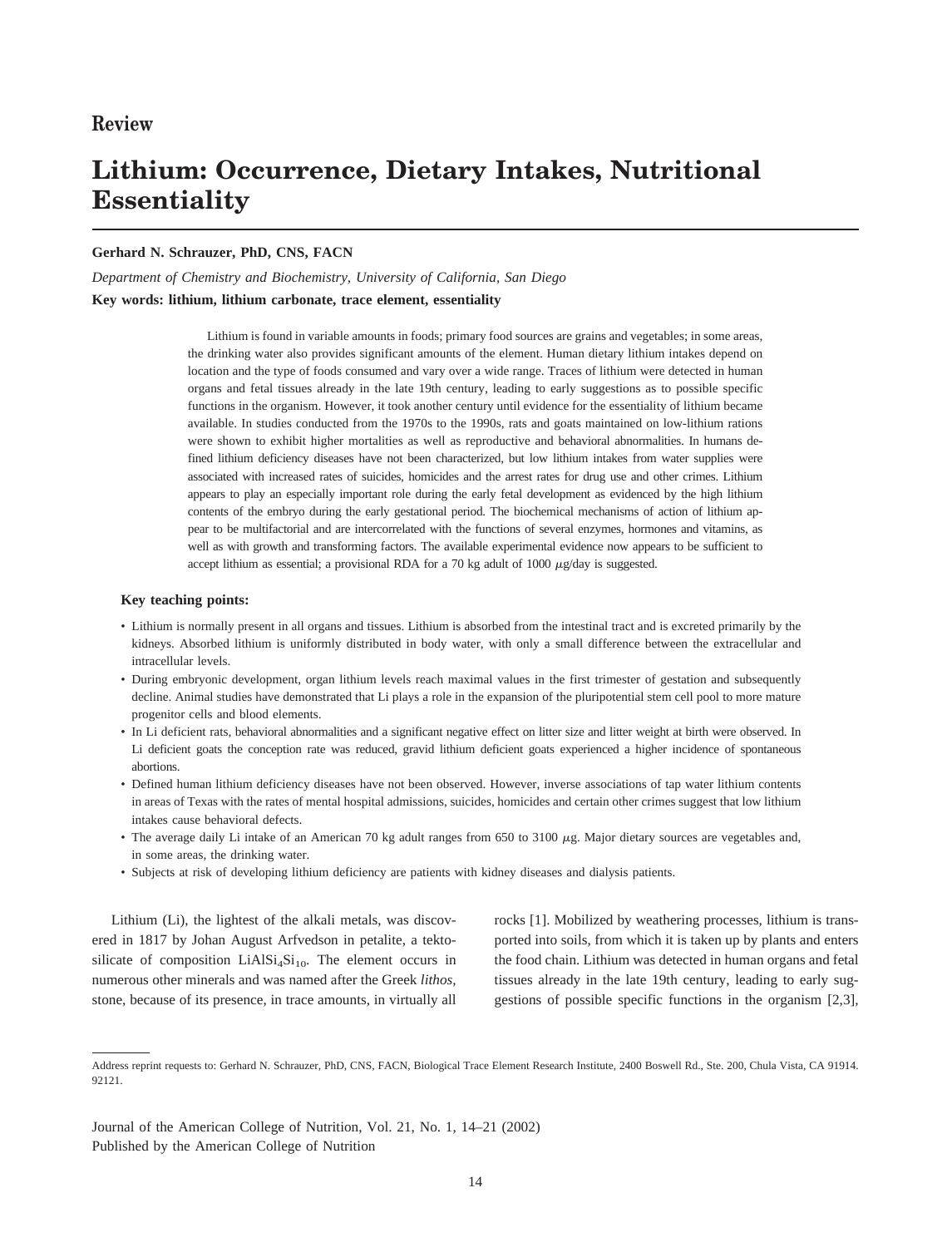but medical applications of lithium preceded studies on lithium as an essential micronutrient. From the mid 1800s to the early 1940s, lithium carbonate was used - without adequate substantiation or success - to treat gout and to dissolve urate bladder stones. The first legitimate medical application of lithium was introduced 1949, when lithium carbonate was found to be beneficial in manic depressive illness [4]. Today, lithium carbonate is one of the most widely prescribed psychiatric drugs. More recently, it has found other applications, notably in oncology [5,6] and in dermatology [7], for example. However, the present review focuses only on the nutritional aspects of this element.

#### **LITHIUM IN THE ENVIRONMENT, UPTAKE BY PLANTS**

Lithium is found in trace amounts in all soils primarily in the clay fraction, and to a lesser extent in the organic soil fraction [8], in amounts ranging from 7 to 200  $\mu$ g/g [9,10]. It is present in surface water at levels between 1 and 10  $\mu$ g/L, in sea water at  $0.18 \mu g/L$  [9,10]. The lithium concentrations in ground water may reach 500  $\mu$ g/L, in river water of lithiumrich regions of northern Chile, 1508 and 5170  $\mu$ g/L, respectively [11]. In the latter regions, total Li intakes may reach 10 mg/day, without evidence of adverse effects to the local population. Still higher lithium levels, up to 100 mg/L are found in some natural mineral waters [1,12].

Lithium is taken up by all plants, although it appears not to be required for their growth and development. However, this question is not yet completely resolved, since, in the ppb range, stimulatory effects of lithium on plant growth have been observed [13]. At high levels in the soil, Li is toxic to all plants, causing a chlorosis-like condition. Uptake and sensitivity to lithium are species dependent. Some plants, notably *Cirsium arvense* and *Solanum dulcamera*, accumulate Li three- to sixfold over other plants. Halophilic plants such as *Carduus arvense* and *Holoschoenus vulgaris* may reach lithium contents of 99.6–226.4  $\mu$ g/g [14]. Lithium is relatively toxic to citrus plants; nightshade species are remarkably lithium tolerant and may reach lithium contents of up to 1000  $\mu$ g/g. Yeast (*Saccharomyces cerevisiae*) takes up limited amounts of lithium, high levels (115–400 ppm) in the medium cause growth inhibition [15]. In general, more lithium is taken up by plants from acidic than alkaline soils. Since soil acidity also increases the solubility of the heavier metallic elements, plant Li levels are directly and significantly correlated with those of iron, nickel, cobalt, manganese and copper, and to some extent also to those of aluminum, lead and cadmium [16].

## **DIETARY INTAKES AND SOURCES OF LITHIUM**

The U.S. Environmental Protection Agency (EPA) in 1985 estimated the daily Li intake of a 70 kg adult to range from 650 to  $3100 \mu$ g [17]. Primary dietary sources of lithium are grains and vegetables, which may contribute from 66% to more than 90% of the total lithium intake; the remainder is from animalderived foods (Table 1).

In general, diets rich in grains and vegetables may be expected to provide more lithium than diets rich in animal proteins. However, due to the uneven distribution of lithium on the earth's crust, a predominantly vegetarian diet is not necessarily lithium rich. Accordingly, the estimated dietary lithium intakes in populations of different countries vary over a wide range and, as a rule, the standard deviations from the means are large (Table 2). Tap water and beverages may contribute significantly to the total.

In some parts of Texas, for example, tap water Li levels may reach 170  $\mu$ g/L, adding about 340  $\mu$ g of Li to the daily intake of lithium from foods. In these regions, urinary Li excretions of local residents vary inversely with rainfall, reflecting the dilution of drinking water supplies [18].

#### **LITHIUM IN ORGANS AND TISSUES**

Ingested Li in the form of its soluble salts is absorbed to virtually 100% from the small intestine via the  $Na<sup>+</sup>$ -channels and is excreted primarily by the kidneys. Absorbed lithium is uniformly distributed in body water, with only a small difference between the extracellular and intracellular levels. Autopsy studies of adults revealed that the cerebellum retains more lithium than other organs, followed by the cerebrum and the kidneys. Organ lithium levels showed some unexplained gender differences, with women exhibiting 10% to 20% more Li than men in the cerebellum, cerebrum, kidneys and the heart and 13% less Li in the pancreas; the Li concentrations in the liver, lungs, ribs and thyroid were about the same for both genders [21] (Fig. 1). During embryonic development, organ lithium levels reach maximal values in the first trimester of gestation and subsequently decline, as is true for other trace elements. At the end of the third trimester, the lithium concentration of the fetus is 1/3 of that in the first. The lithium contents of the kidneys, the liver and the ribs continue to decline

Table 1. Sources of Dietary Lithium according to [10]

| Food Group            | <b>Quantity ingested</b><br>kg food/day | Li Level<br>mg/kg food | Total<br>$\mu$ g/day |
|-----------------------|-----------------------------------------|------------------------|----------------------|
| Grains and vegetables | 0.85                                    | $0.5 - 3.4$            | $430 - 2900$         |
| Dairy products        | 0.44                                    | 0.50                   | 222                  |
| Meat                  | 0.21                                    | 0.012                  | 2.5                  |
| Total                 |                                         |                        | 650-3100             |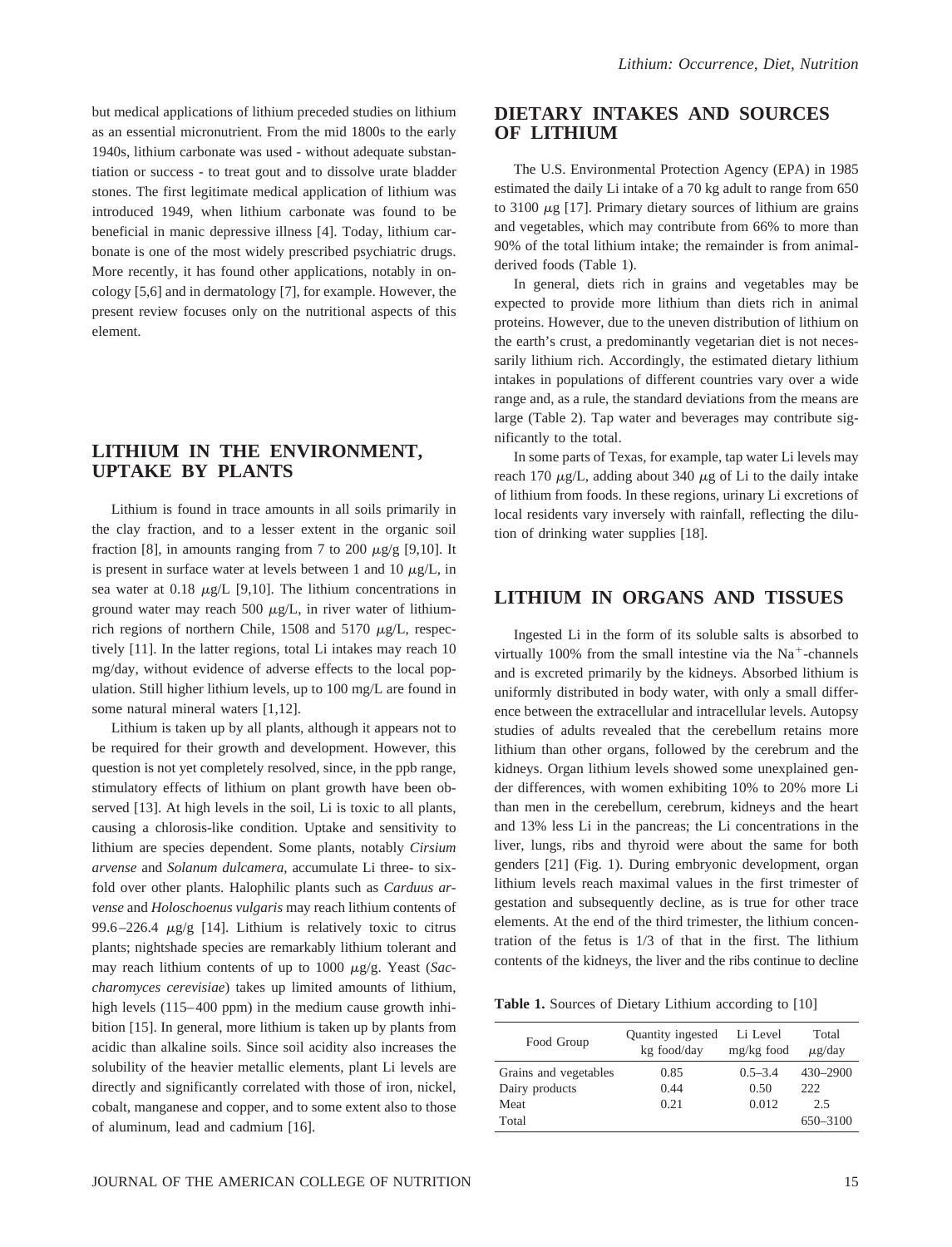**Table 2.** Estimated Dietary Li Intakes (Adults, Averages for Males and Females) in Different Countries

|                                                         | $\mu$ g/day |  |
|---------------------------------------------------------|-------------|--|
|                                                         |             |  |
| Mexico (Tijuana, B.C.) <sup>b</sup> 1485 $\pm$ 1009     |             |  |
|                                                         |             |  |
| Denmark (Copenhagen) <sup>b</sup> 1009 $\pm$ 324        |             |  |
| Mexico (Culiacan) <sup>b</sup> 939 $\pm$ 928            |             |  |
|                                                         |             |  |
|                                                         |             |  |
|                                                         |             |  |
| Germany, District of Potsdam <sup>c</sup> 494 $\pm$ 421 |             |  |
| USA (San Diego, California) <sup>b</sup> 429 $\pm$ 116  |             |  |
| Germany (Munich) <sup>b</sup> 406 $\pm$ 383             |             |  |
| Germany, District of Gera <sup>c</sup> 364 $\pm$ 326    |             |  |
| Vienna (Austria) <sup>b</sup> 348 $\pm$ 290             |             |  |
|                                                         |             |  |

<sup>a</sup> Unpublished data,  $\frac{b}{19}$ , <sup>c</sup> [20].

during the first five to ten years of life, that of the prostate continues to decline over the entire lifespan. The serum lithium concentrations are approximately proportional to the lithium intakes. In adults receiving 0.25 mmol (1.74 mg) of lithium as the chloride per day for several weeks, for example, the mean serum lithium concentrations increased from a baseline concentration of 0.14  $\pm$  0.03  $\mu$ mol/L to 3.9  $\pm$  0.8  $\mu$ mol/L or  $0.97 \pm 0.21$  to  $27.0 \pm 5.5$   $\mu$ g/L, respectively. At only half the dose, or 0.125 mmol (0.87 mg) of lithium per day, the serum lithium concentration at steady state was  $2.6 \mu mol/L$  (18.0)  $\mu$ g/L). At the equal daily Li dosages, body weight and height of the study subjects were inversely correlated with the serum lithium concentrations; serum lithium decreased by 0.57  $\mu$ mol/L for every 10 cm increase in height or by 0.38  $\mu$ mol/L



**Fig. 1.** Lithium levels of human organs according to autopsy studies of Baumann *et al.* [21]. Abbreviations: Crbell = cerebellum; Crb = cerebrum; Kidn = Kidneys, Thyr = thyroid; Liv = liver; Panc = pancreas.

for every 10 kg increase in weight [22]. This indicates that the given dose of Li was equally well absorbed by all study subjects, giving rise to higher serum Li levels in shorter and lighter, than in taller and heavier subjects. Baseline serum lithium levels in adults typically range from 7 to 28  $\mu$ g/L [10], corresponding to adult lithium intakes of  $385-1540 \mu$ g/day. Scalp hair lithium levels reflect the average intakes of bioavailable lithium over a period of several weeks to months and represent a noninvasive means of determining the dietary lithium intakes [19]. The lithium content of hair also reflects lithium status in animals [23]. Hair lithium levels of adults from the New York area ranged from  $0.009 - 0.228 \mu g/g$  (N = 206) [24]; the values were slightly higher for females than for males. This is also true for a number of other elements and was attributed to the generally higher inorganic (ash) content for hair from females [24]. The authors of this study furthermore showed that external contamination of hair by dustfall and housedust did not affect hair Li levels. From these data, the medium lithium intake of these adults was calculated to 650  $\mu$ g/day, range 100–2645  $\mu$ g/day [19]. In the same study, hair lithium levels were shown to increase in proportion to dose in human subjects receiving 1000 and 2000  $\mu$ g of extradietary lithium in a supplement, reaching a steady state after three months of supplementation. However, the proportionality does not extend to pharmacological lithium intakes; hair lithium thus cannot be used to monitor the compliance of patients on lithium carbonate.

# **ESSENTIALITY FOR THE RAT**

For studies of the nutritional essentiality of lithium it was necessary first to formulate appropriate low-lithium diets. Patt, Pickett and O'Dell [25] succeeded in the mid 1970s to prepare a corn-casein diet for the laboratory rat whose lithium content was 5–15 ng/g. Growth rate and behavior of rats were found to be the same as in the controls maintained on a commercial feed whose lithium content was 350 ng/g or in animals receiving the low-Li corn-casein diet supplemented with lithium to 500 ng/g. The lithium deficient rats required a longer conception time in the first, but not in the second generation. Litter size was 20% to 30% smaller in all generations, and survival to one week was only 53% to 60% of that of controls. A key result of this study was that the mature, Li-deficient rats retained Li at control levels in the pituitary and adrenal glands, suggesting that these organs require Li for some functions. In other tissues, including blood, cerebrum, liver, kidney, spleen, heart and bone, a 20% to 50% reduction in lithium contents compared to the controls occurred, and all soft tissues contained less Li than the endocrine tissues. Fig. 2 shows the observed Li contents of select organs in the controls on the 350 ng Li/g feed and of the 1st and 2nd generation of animals on the 15 ng Li/g feed. In a second study [26], retention of Li was again seen in adrenal and pituitary, but this time also in hippocampus, mammary gland, ovary and thyroid. Retention in the thymus and the pancreas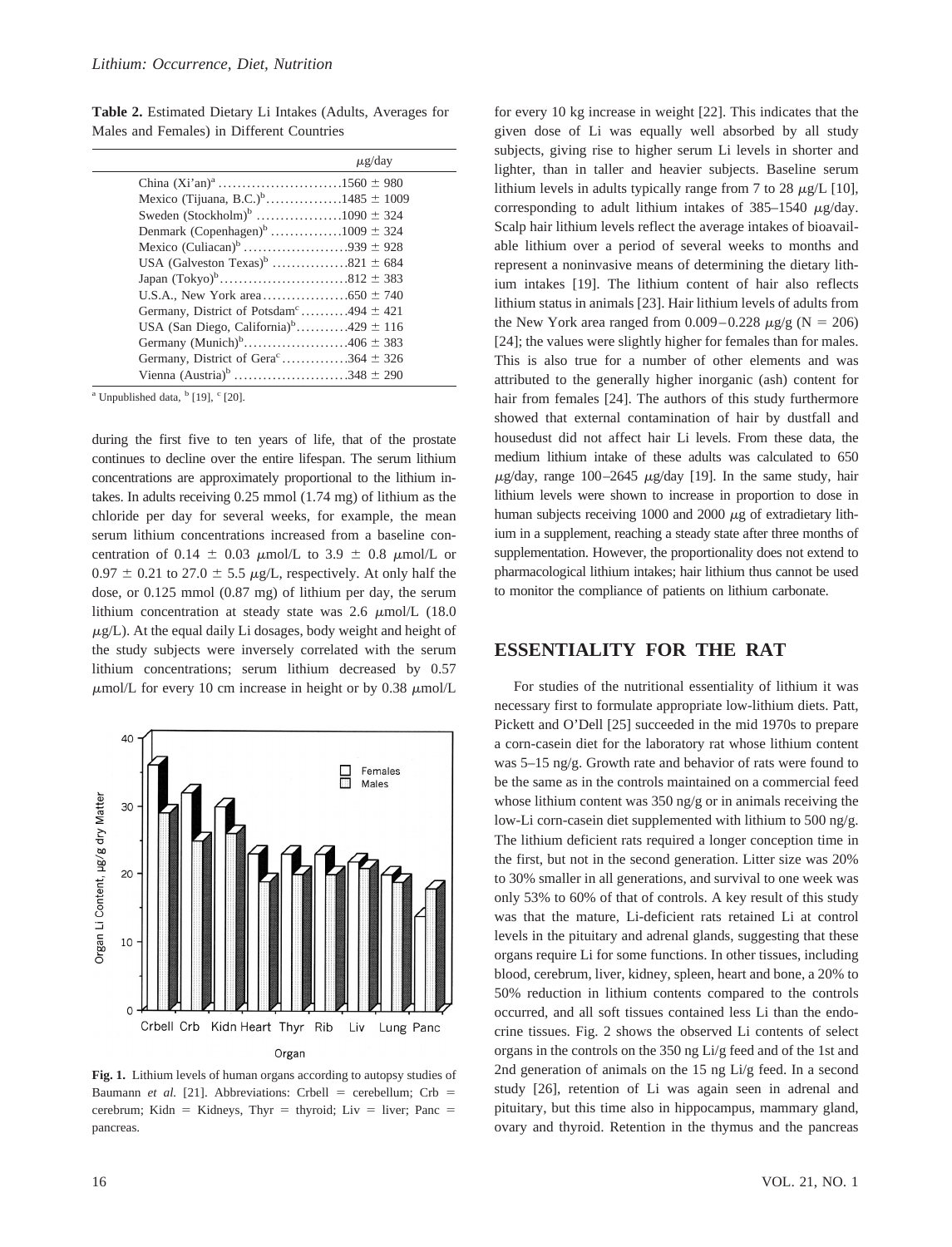

**Fig. 2.** Lithium contents of select organs of control rats on 350 ng Li/g feed and of 1st and 2nd generation rats on Li deficient feed, according to Patt *et al.* [25].

was less marked; the Li contents of other tissues were lower than in the controls. This study also revealed that Li is retained and released by bone. Whereas the femurs of the Li supplemented rats contained  $0.21 \pm 0.01 \mu g/g$  in the first and second generation, Li concentrations were below detection limit in the Li deficient rats. In a third study [27], rats were fed diets based on purified casein and corn containing only 2 ng Li/g and on purified casein and rice containing 0.6 ng Li/g. The controls received the same diets whose Li contents were increased to 500 ng/g. The dams and their offspring were maintained on these diets for five successive litters and three successive generations, respectively. A significant negative effect of lithium deficiency on litter size and litter weight at birth was observed. In addition, evidence for the interaction of lithium with sodium was obtained: Litter size and litter weight at birth were significantly lower among low Li-dams consuming diets with normal or high levels of sodium than those consuming low sodium diets.

## **ESSENTIALITY FOR THE GOAT**

Experiments to prove the essentiality of lithium in goats were initiated by Anke and his school in 1976 and continued until 1988 [20,28,29]. The animals were maintained on a semisynthetic feed; the feed of the controls contained 12.7  $\mu$ g Li/g, that of the experimental group  $\langle 1 \mu g L i/g$ . Lithium deficient goats required repeated inseminations for conception, exhibited a reduced conception rate and increased barreness. Gravid lithium deficient goats experienced a higher incidence of spontaneous abortions and produced kids with the female to male ratio of 1:1.9, significantly different from the ratio of 1:0.9 observed in the controls. In lactating, lithium deficient goats, milk production was not reduced during the first five weeks of lactation, but dropped below that of the controls in the sixth week. Although Li deficiency did not significantly alter the fat content of the milk, the overall fat production during the first 56 days of lactation was significantly reduced. These effects of Li deficiency were accompanied by atrophy of the spleen, lowered immunological status, chronic inflammations, hemosiderosis and calcification of the blood vessels. The newborn kids had lower birth weights and showed slower weight gains than control kids during the subsequent lactation period. Lithium deficiency did not affect the mortality of the kids during the 8th and 91st day of life, but resulted in a significantly higher mortality of adult goats during the first year. In the Li-depleted mature goats, the Li contents of skeletal muscle, pancreas and of cardiac muscle were the same as in the normally fed controls, while the serum Li levels dropped to 19% of the controls. The Li contents of hair, lungs and milk were reduced to 30%, of spleen, carpal bone to 40%, of rib to 42%, of ovary to 45% and liver to 48%. The Li contents of the kidneys, uterus, aorta and cerebrum remained at 48% to 69% of those of the controls. Fig. 3 shows the Li contents of select organs in the Li-normal and Li-deficient kids, revealing evidence of Li retention under conditions of Li deficiency in the pancreas, heart and cerebrum. Compared to the organ Li contents of the Li-deficient rats (Fig. 2), those of the Li-deficient kids were somewhat higher, indicating that their degree of Li deficiency was not as extreme.

Lithium deficiency in the kids and goats had no effect on blood parameters, with possible exception of the lymphocyte count, which was slightly lower. Lithium deficiency reduced the activity of enzymes of the citrate cycle such as isocitrate dehydrogenase (ICDH), malate dehydrogenase (MDH), of glycolysis such as aldolase (ALD) and of N-metabolism. Creatine kinase, a stress-indicating enzyme, was elevated. The monoamine oxidase (MAO-) activity in liver was significantly reduced [20]; serum levels such as glycerol, glucose, lipids, fatty acids, lactate and cholesterol of the Li deficient goats were normal. A morphological examination of organs and tissues of



**Fig. 3.** Lithium contents of select organs of normal kids and of Lideficient lambs, according to Arnhold and Anke [29].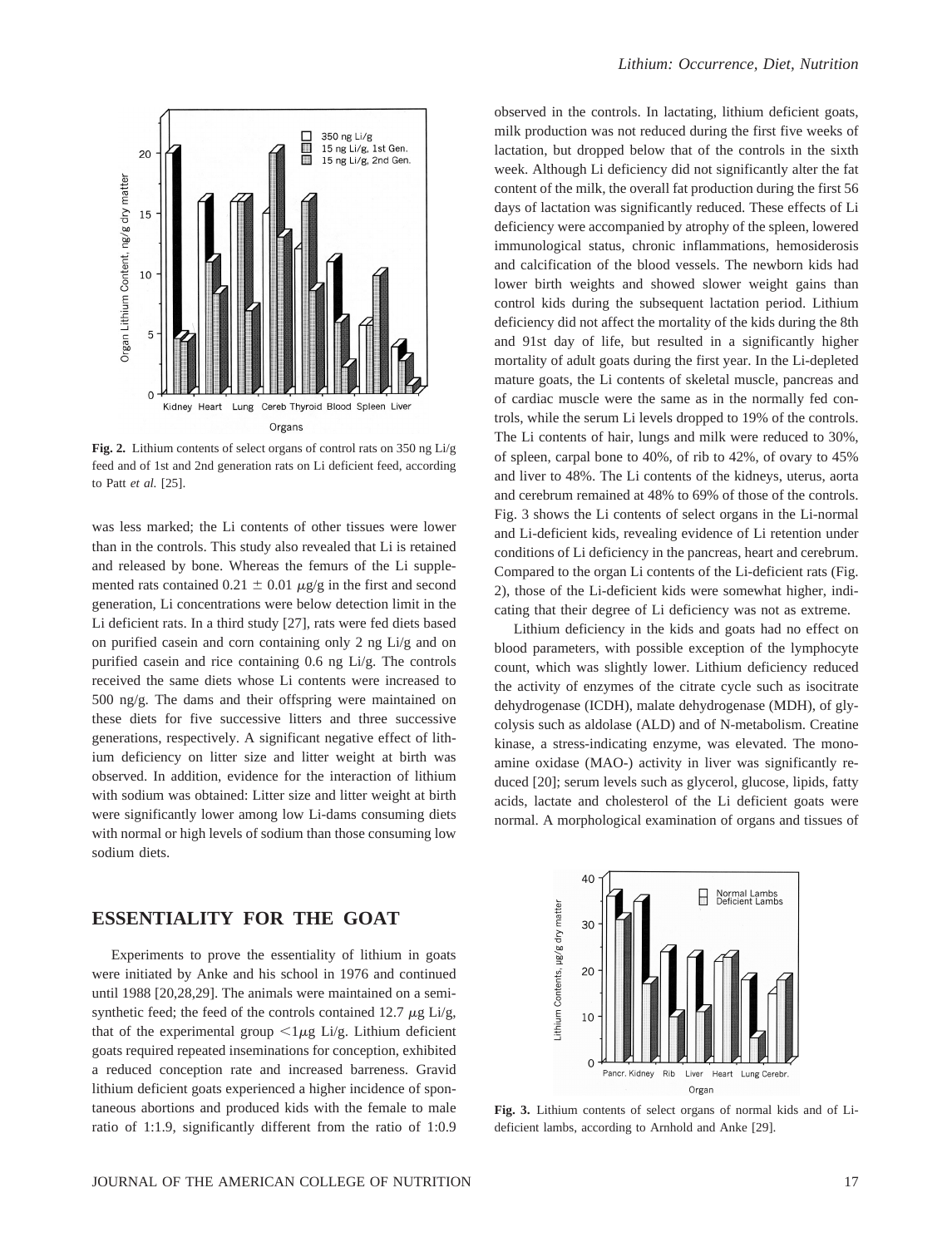a lactating lithium deficient goat revealed a cystadenoma of the mamma. In the other goat Investigated, the mamma was underdeveloped and exhibited manifestation of a chronic inflammatory process. Adenomatous structures of the salivary glands were found in the tongue of this goat. In the adrenal glands, examination revealed adenomas of the capsule and zona glomerulosa. In addition, some portions of the cortical substance tissue penetrated the substantia medullaris. There also were multiple follicular cysts in the ovaries [30]. These findings provide a clue as to the origin of the effects of lithium deficiency on lactation and reproduction in goats.

#### **EFFECTS OF LITHIUM DEFICIENCY ON BEHAVIORAL PARAMETERS**

Effects of Li deficiency on behavioral parameters were demonstrated in studies with rats. Ono and Wada [31] found that rats on a Li-deficient diet (0.0066  $\mu$ g Li/g diet) exhibited suppressed level-press avoidance behavior as compared to animals on a Li-supplemented diet  $(0.11 \text{ Li } \mu g/g \text{ diet})$ . The behavior of the Li-deficient rats normalized on Li supplementation at nutritional dosages. In another study, Klemfuss and Schrauzer showed that rats on a Li-deficient diet  $(< 0.01 \mu g$ Li/g) and drinking water containing 31  $\mu$ M NaCl exhibited diminished wheel-running activity, decreased response to handling and lower aggression in social interactions with other rats compared to rats receiving the same diet but 31  $\mu$ M (215  $\mu$ g Li/L) of LiCl in the drinking water [32].

#### **LITHIUM DEFICIENCY IN HUMANS**

As Li deficiency in humans is unlikely ever to reach the degree of severity observed in experimental Li-depleted animals, any symptoms of lithium deficiency in humans, if at all observable, would be expected to be mild and manifest themselves primarily by behavioral rather than physiological abnormalities. Evidence linking low lithium intakes with altered behavior and aggressiveness in humans was reported by Dawson *et al.* [18,33,34]. These authors compared the regional mental hospital admission rates and homicide rates for 1967- 1969 with the lithium concentrations in tap water samples and in urine samples obtained from 24 county sites in Texas. The highest significant inverse associations of water Li levels were observed with first mental hospital admissions for psychosis, neurosis and personality disorders. The decreasing order of magnitude of the associations was neurosis, schizophrenia, psychosis, first admission, all admissions, personality, homicide and secondary admissions. Urine lithium concentrations showed the statistically most significant inverse associations with the schizophrenic diagnosis, secondary with the first mental hospital admission for psychosis, neurosis and with homicide; associations with the suicide rates were inverse but not

significant. Using crime rate data for 1978-1987, Schrauzer and Shrestha observed statistically highly significant inverse associations ( $p = 0.005$  to 0.01) between water lithium levels and the rates of homicide, suicide and forcible rape. Significant inverse associations ( $p = 0.05$  to 0.01) were also observed with the rates of arrest for burglary and theft, possession of narcotic drugs and, in juveniles, for runaway from home [35,36]. In a subsequent study [19], the mean scalp hair Li levels of incarcerated violent offenders in California were found to be  $0.028 \pm 0.029$   $\mu$ g/g, significantly lower than the  $0.099 \pm 0.126$  $\mu$ g/g observed in hair of nonincarcerated controls, although this does not necessarily establish a causal relationship.

Lithium deficiency may not only be caused by low dietary Li intakes but can also be secondary to certain diseases. Fig. 4 shows that organ Li contents of kidney disease and, especially, of dialysis patients are approaching deficiency levels.

## **LITHIUM SUPPLEMENTATION STUDIES**

In a placebo-controlled study with former drug users (mostly heroin and methamphetamines) [37], 24 subjects (16 males and 8 females, average age  $29.4 \pm 6.5$  years) were randomly divided into two groups, one receiving 400  $\mu$ g of lithium per day in yeast, the other placebo, for four weeks. All subjects completed weekly self-administered mood test questionnaires. In the Li group, the total (positive) mood test scores increased steadily during the four weeks of supplementation and specifically in the subcategories reflecting happiness, friendliness and energy. In the placebo group, the combined mood scores showed no consistent changes; the happiness scores actually declined.



**Fig. 4.** Lithium contents of organs of kidney disease and dialysis patients compared to those of normals, plotted with data of Baumann *et al.* [21].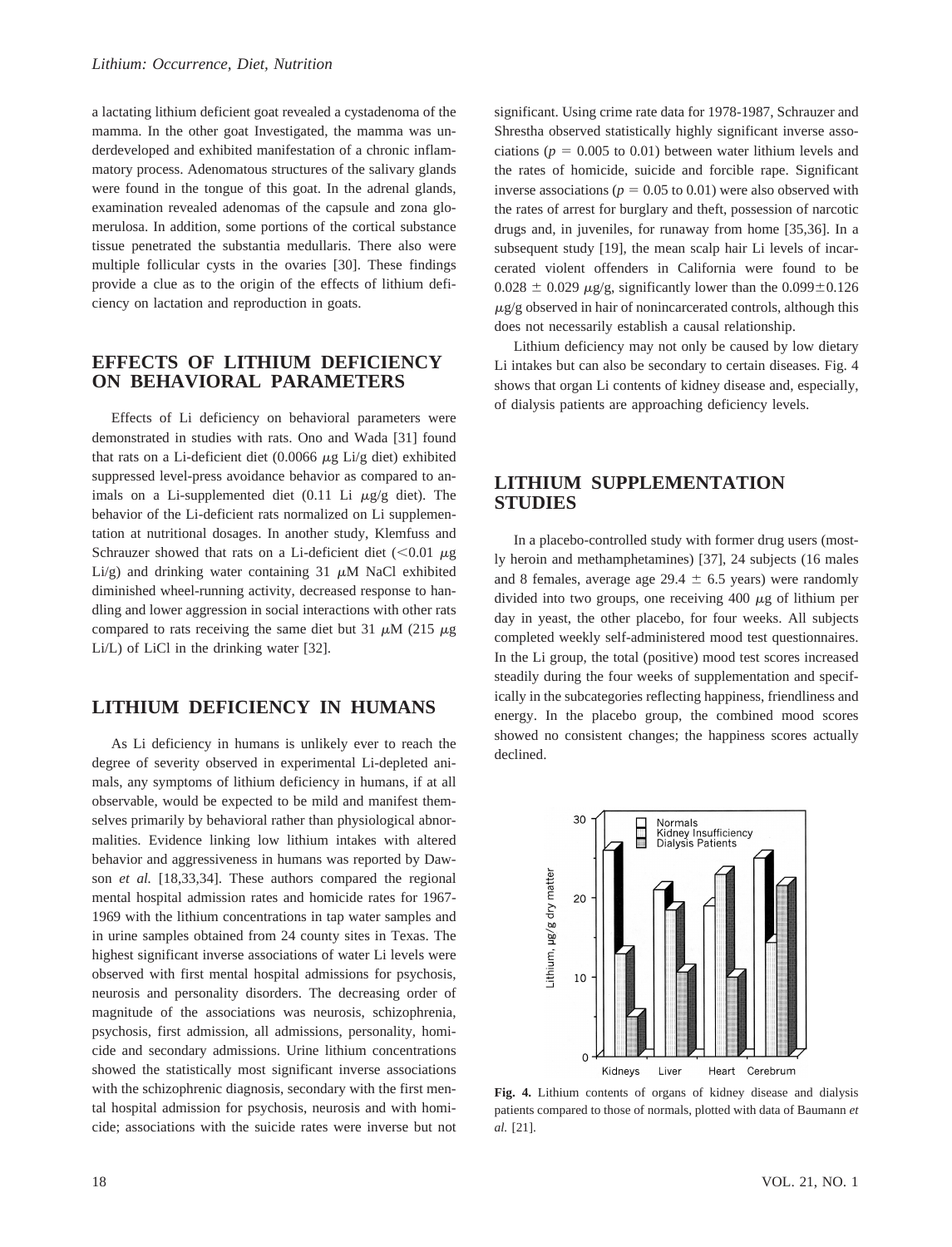## **MECHANISTIC CONSIDERATIONS**

The biochemical mechanisms of action of Li appear to be extraordinarily complex, multifactorial and strongly intercorrelated with the functions of other elements, drugs, enzymes, hormones, vitamins, growth and transforming factors. Some of the known biological actions of Li are shown in Table 3. Although these were mostly observed at pharmacological levels, they could also occur at nutritional levels, accounting for the unusually broad activity spectrum of Li. For example, the mood-elevating action of supplemental Li may be related to the increase monoamine oxidase (MOA) activity, which is depressed in Li deficiency [20]. However, Li has been shown to enhance folate and  $B_{12}$  transport into L1210 cells [38], the transport of these factors is inhibited in Li deficiency and can be restored by lithium supplementation. Since vitamin B12 and folate also affect mood-associated parameters, the stimulation of the transport of these vitamins into brain cells by Li may be cited as yet another mechanism of the antidepressive, moodelevating and antiaggressive actions of Li at nutritional dosage levels. Recognition of the intercorrelated nature of all biological actions of Li may result in improved therapeutic concepts. Thus, the joint administration of Li with vitamin B12 and folate may prove more effective than Li or the vitamins alone.

Ultimately, many of the biological actions of Li are probably attributable to the powerful polarizing effect caused by its small ionic radius. Lithium may displace Na<sup>+</sup>, K<sup>+</sup>, Mg<sup>+2</sup>,  $Ca^{+2}$  from its membrane or enzyme binding sites [39], interactions with aluminum, manganese or vanadium which have been discussed elsewhere [19]. The fact that embryonal Li concentrations are the highest during early fetal development

**Table 3.** Known Biological Actions of Lithium, according to Klemfus and Greene [38] and their References

| Inhibits adencylate cyclase        | Inhibits cyclic GMP                              |
|------------------------------------|--------------------------------------------------|
| Inhibits inositol phosphatase      | Binds to G protein complex                       |
| Stimulates tyrosine hydroxylase    | Desensitizes 5-HTP receptor                      |
| Stabilizes tryptophane hydroxylase | Increases the viscosity of water                 |
| Increases GABA activity            | Increases ACh turnover                           |
| Increases enkephalin release       | Promotes actin assembly                          |
| Inhibits vasopressin release       | Prevents supersensitivity                        |
| Antagonizes aldosterone            | Inhibits PKC translocation                       |
| Delays melatonin onset             | Increases membrane fluidity                      |
| Suppresses thyroid                 | Decreases intracellular $K^+$                    |
| Stimulates parathyroid             | Inhibits choline transport                       |
| Decreases sensitivity of retina    | Stimulates $Na^+, K^+$ -ATPase                   |
| Interferes with cation binding     | Inhibits Na <sup>+</sup> ,K <sup>+</sup> -ATPase |
| Depolarizes neurons                | Inhibits $Na^+/Ca^{+2}$ antiport                 |
| Damps circadian rhythms            | Stimulates $PGE_1$ synthesis                     |
| Delays circadian rhythms           | Inhibits PGE1 synthesis                          |
| Blocks ion channels                | Alters neurotransmitters                         |
| Alters lipid composition           | Blocks vanadate binding                          |
|                                    |                                                  |

Abbreviations:  $A$ Ch = acetylcholine,  $GABA$  = gamma-aminobutyric acid,  $5-HT$  = serotonin, ATPase = adenosine-triphosphatatase, PKC = calciumdependent protein kinase,  $PGE_1$  = prostaglandin  $E_1$ ,  $GMP$  = guadinine monophosphate.

suggests that it is specifically needed. Animal studies have demonstrated that Li plays a role in the expansion of the pluripotential stem cell pool [40–42]. In mice, lithium chloride increased pluripotential stem cells, followed by increases of more mature progenitor cells and later of hematopoietic growth factors and mature blood elements [43].

# **PERSPECTIVES FOR THE ESTABLISHMENT OF AN RDA FOR LITHIUM**

Although Li is clearly essential for higher animals, the Li requirements for different animal species still remains to be accurately determined. Although there is presently no evidence that Li deficiency causes serious problems in animal production, the possibility that inadequate Li intakes cause behavioral defects should be considered. For humans, the available evidence suggests that assuring adequate Li intakes for the general population could provide substantial health and societal benefits. The minimum human adult (physiological) Li requirement was estimated [44] to  $\langle 100 \mu g/day, higher$  intakes are apparently needed to utilize "beneficial" effects of Li. Based on Li intake data in different countries, a provisional RDA of 1 mg Li/day for a 70 kg adult can be proposed, corresponding to 14.3  $\mu$ g/kg BW, which can be reached by diet alone in Li- adequate regions. For subjects subsisting on special diets or for populations residing in naturally low Li areas, Li supplementation or other appropriate measures to meet this RDA would be required. Special attention should be accorded to the potentially higher relative Li needs of children, adolescents and lactating mothers. Lithium needs furthermore may be higher after physical exertion, in certain diseases and in dialysis patients. An adequate supply of Li should also be assured for subjects on formula diets and or on total or home parenteral nutrition.

# **REFERENCES**

- 1. "Gmelin's Handbook of Inorganic Chemistry," 8th ed, System No. 20. Weinheim: Verlag Chemie, 1960.
- 2. Schäfer U: The development of lithium from chemical laboratory curiosity to an ultratrace element, a potent drug and a versatile industrial material. In Seifert, M, Langer U, Schäfer U, Anke M (eds): "Mengen und Spurenelemente, Author and Element Index 1981-2000." Leipzig: Schubert-Verlag, pp 21–29, 2000.
- 3. Schulz H: "Vorlesungen über Wirkung und Anwendung der unorganischen Arzneistoffe." Berlin: Karl F. Haug Verlag, p 195, 1903.
- 4. Cade JFJ: Lithium salts in the treatment of psychotic excitement. Med J Aust 349–352, 1949.
- 5. Kehrberg G: Study of the prophylactic effect of lithium in radiogenic leucocytopenia. In Schrauzer GN, Klippel K-F (eds): "Lithium in Biology and Medicine." Weinheim: VCH Verlag, pp 49–63, 1991.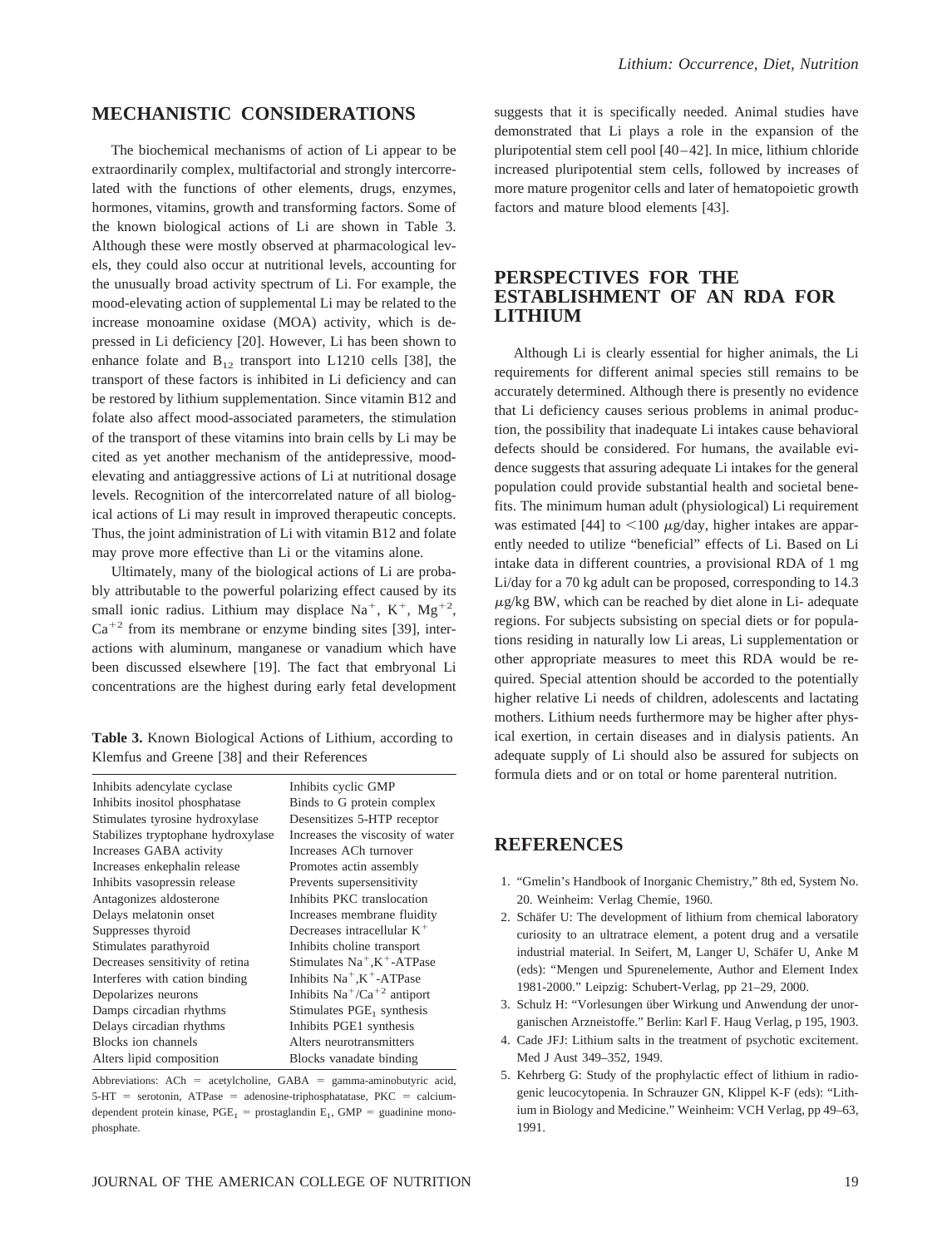- 6. Hager ED, Dziambor H, Winkler P, Macholdt K: Thrombopoietischer Effekt von Lithiumcarbonat bei Patienten mit niedriger Thrombozytenzahl nach einer Chemo- oder Radiotherapie. In Anke M et al. (eds) "Proceedings Mengen und Spurenelemente, 20. Jahrestagung." Leipzig: Schubert-Verlag, pp 119–129, 2000.
- 7. Horrobin DF: Lithium effects on fatty acid metabolism and their role in therapy of seborrhoeic dermatitis and herpes infections. In Schrauzer GN, Klippel KF: "Lithium in Biology and Medicine." Weinheim: VCH Verlag, pp 67–72, 1991.
- 8. Sapek B, Sapek A: Lithium content in profiles of organic soils. In Anke M, Baumann W, Bräunlich H, Brückner C (eds): "Proceedings 4. Spurenelement Symposium 1983." Jena: VEB Kongressdruck, pp 6–39, 1983.
- 9. Bowen, HJM: "Trace Elements in Biochemistry." New York: Academic Press, 1966.
- 10. Weiner ML: Overview of lithium toxicology. In Schrauzer GN, Klippel, KF (eds): "Lithium in Biology and Medicine." Weinheim: VCH Verlag, pp 83–99, 1991.
- 11. Zaldivar R: High lithium concentrations in drinking water and plasma of exposed subjects. Arch Toxicol 46:319–320, 1989.
- 12. Nevoral V: Lithium und Mineralwasser. Balneologia Bohemica 17:38–43, 1988.
- 13. Schweigart A: "Vitalstoff-Lehre." Munich: H. Zauner Publisher, p73, 1962.
- 14. Tölgyesi G: Die Verbreitung des Lithiums in ungarischen Böden und Pflanzen. In Anke M, Baumann W, Bräunlich H, Brückner C (eds): "Proceedings 4. Spurenelement Symposium 1983." Jena: VEB Kongressdruck, pp 39–44, 1983.
- 15. Morris, EO: Yeast growth. In Cook AH (ed): "The Chemistry and Biology of Yeasts." New York: Academic Press Inc., p 301, 1958.
- 16. Lambert J: Lithium content in the grassland vegetation. In Anke M, Baumann W, Bräunlich H, Brückner C (eds): "Proceedings 4. Spurenelement Symposium 1983." Jena: VEB Kongressdruck, pp 32–38, 1983.
- 17. Saunders, DS: Letter: United States Environmental Protection Agency. Office of Pesticide Programs, 1985.
- 18. Dawson EB: The relationship of tap water and physiological levels of lithium to mental hospital admission and homicide in Texas. In Schrauzer GN, KlippelKF (eds): "Lithium in Biology and Medicine." Weinheim: VCH Verlag, pp 171–187, 1991.
- 19. Schrauzer GN, Shrestha KP, Flores-Arce MF: Lithium in scalp hair of adults, students and violent criminals. Biol. Trace El. Res 34:161–176, 1992.
- 20. Anke M, Arnhold W, Groppel U, Krause U: The Biological importance of lithium. In Schrauzer GN, Klippel KF (eds): "Lithium in Biology and Medicine." Weinheim: VCH Verlag, pp 149–167, 1991.
- 21. Baumann W, Stadie G, Anke M: Der Lithiumstatus des Menschen. In Anke M, Baumann W, Bräunlich H, Brückner C (eds): "Proceedings 4. Spurenelement Symposium 1983." Jena: VEB Kongressdruck, pp 180–185, 1983.
- 22. de Roos NM, de Vries JHM, Katan MB: Serum lithium as a compliance marker for food and supplement intake. Am J Clin Nutr 73:75–79, 2001.
- 23. Kronemann H, Anke M, Groppel B, Riedel E: The capacity of organs to indicate the lithium level. In Anke M, Baumann W, Bräunlich H, Brückner C (eds): "Proceedings 4. Spurenelement Symposium 1983." Jena: VEB Kongressdruck, pp 85–93, 1983.
- 24. Creason JP, Hinners TA, Bumgarner JE, Pinkerton C: Trace elements in hair, as related to exposure in metropolitan New York. Clin Chem 21:603–608, 1975.
- 25. Patt EL, Pickett EE, O'Dell, BL: Effect of dietary lithium levels on tissue lithium concentrations, growth rate, and reproduction in the rat. Bioinorganic Chem 9: 299–310, 1978.
- 26. Pickett EE: Evidence for the essentiality of lithium in the rat. In Anke M, Baumann W, Bräunlich H, Brückner C (eds): "Proceedings 4. Spurenelement Symposium 1983." Jena: VEB Kongressdruck, pp 66–70, 1983.
- 27. Pickett EE, O'Dell BL: Evidence for dietary essentiality of lithium in the rat. Biol. Trace El Res 34: 299–319 (1992).
- 28. Anke M, Groppel B, Kronemann H, Grün M: Evidence for the essentiality of lithium in goats. In Anke M, Baumann W, Bräunlich H, Brückner C (eds): "Proceedings 4. Spurenelement Symposium 1983." Jena: VEB Kongressdruck, pp 58–65, 1983.
- 29. Arnhold W, Anke M: Further evidence of the essentiality of lithium in ruminants. In Anke M Baumann, W, Bräunlich H Brückner C, Groppel B, Grün M (eds): "Proceedings, 6th International Trace Element Symposium 1989." Jena: University of Jena Publishing Department, pp 1241–1261, 1989.
- 30. Mikhaleva, LM, Zhavoronkov AA, Kaktursky LV, Anke M, Groppel B: Oncomorphology in goats with acquired trace element deficiencies. In Biogeochemistry and Geochemical Ecology: Selected Presentations of the 2nd Russian School of Thought: Geochemical Ecology and Biogeochemical Study of Taxons of the Biosphere," Moscow, January 25–29, 1999. Moscow: GUN NPC TMG MZ RF, pp 190–197, 2001.
- 31. Ono T, Wada O: Effect of lithium deficient diet on avoidance behavior of animals and a discussion of the essentiality of lithium. Biomed Res Trace El 2:264–265, 1991.
- 32. Klemfuss H, Schrauzer GN: Effects of nutritional lithium deficiency on behavior in rats. Biol Trace El Res 48:131–139, 1995.
- 33. Dawson EP, Moore TD, McGanity WJ: The mathematical relationship of drinking water lithium and rainfall on mental hospital admission. Dis Nerv Syst 31:1–10, 1970.
- 34. Dawson EP, Moore TD, McGanity WJ: Relationship of lithium metabolism to mental hospital admission and homicide. Dis Nerv Syst 33:546–556, 1972.
- 35. Schrauzer GN, Shrestha KP: Lithium in drinking water and the incidences of crimes, suicides, and arrests related to drug addictions. Biol Trace El Res 25: 105–113, 1990.
- 36. Schrauzer GN, Shrestha KP: Lithium in drinking water and the incidences of crimes, suicides, and arrests related to drug addictions. In Schrauzer GN, Klippel, KF (eds): "Lithium in Biology and Medicine." Weinheim: VCH Verlag, pp 191–203, 1991.
- 37. Schrauzer GN, de Vroey E: Effects of nutritional lithium supplementation on mood. Biol. Trace El. Res 40:89–101, 1994.
- 38. Vanyo L, Vu T, Ramos M, Amin J, Conners S, Bateman R, Tisman G: Lithium induced perturbations of vitamin  $B_{12}$ , folic acid and DNA metabolism. In Schrauzer GN, Klippel, KF (eds): Lithium in Biology and Medicine. Weinheim: VCH Verlag, pp 17–30, 1991.
- 39. Klemfuss H, Greene KE: Cations affecting lithium toxicity and pharmacology. In Schrauzer GN, Klippel KF (eds): "Lithium in Biology and Medicine." Weinheim: VCH Verlag, pp 133–145, 1991.